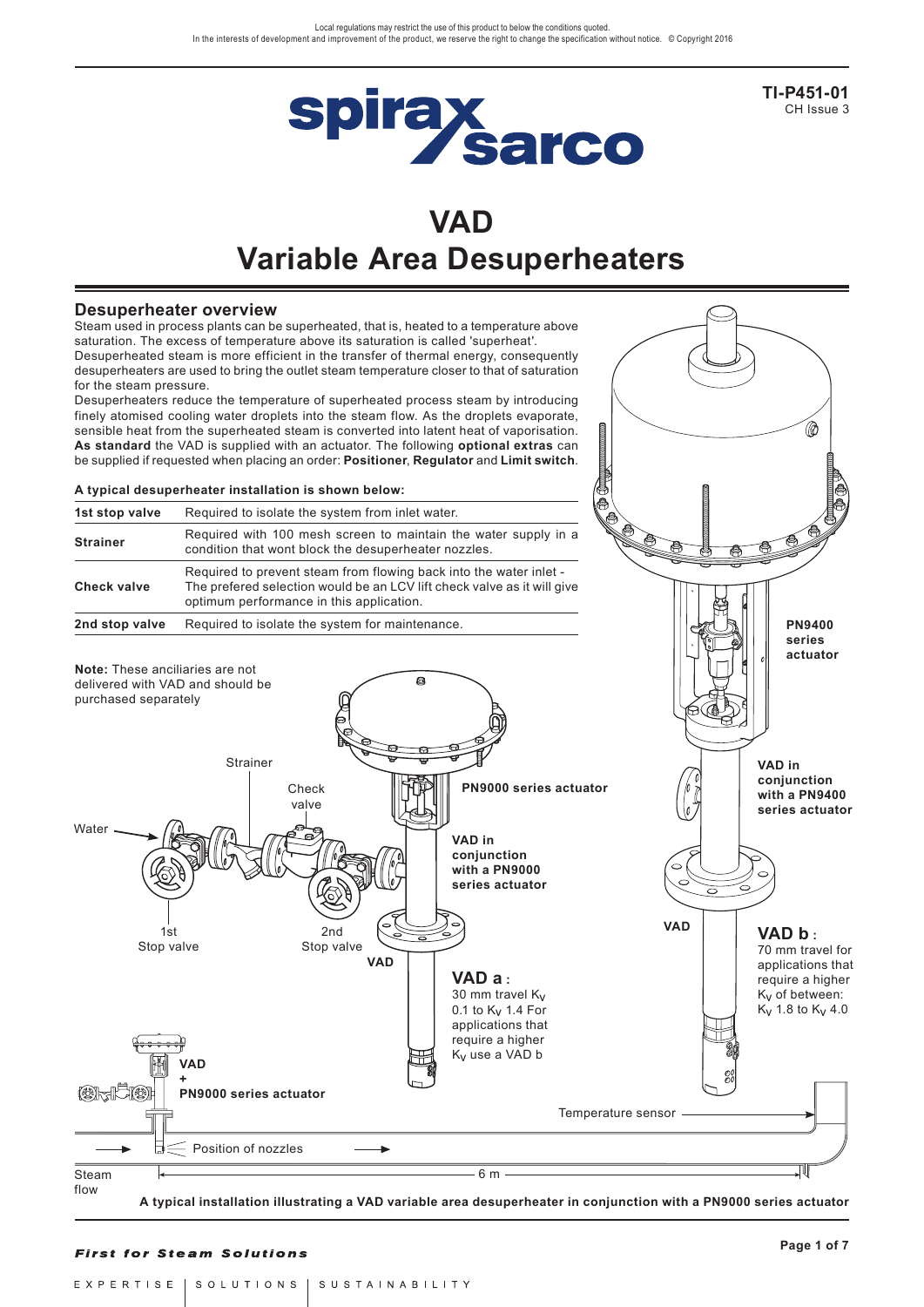# **General description**

Spirax Sarco VAD variable area desuperheaters reduce the temperature of superheated steam by spraying atomised water through a variable area nozzle, producing near-saturated steam for a wide steam turndown ratio (max 50:1). There are two VAD options available depending on the  $K_V$  value and control rangeability required for the application.



# **Description**

The **VAD a** variable area desuperheater has been designed to perform between a  $K_V$  of 0.1 to  $K_V$  1.4

The main advantages of the Spirax Sarco VAD is its full modularity, as the components can be adjusted to meet each individual application needs; on site if needed. The nozzle can also be replaced to accommodate a change in flow requirement. The cooling water is atomised through a number of nozzles which are successively opened by the linear movement of a plug controlled by the actuator.

As standard, it is designed and coupled with the PN9000 Series actuator 30 mm travel.

The steam branch line connection is DN80 as standard, but could be customised at the required dimension.

The water connection is DN25 as standard, but could be customised.

The standard dimensional lengths of the top and bottom pipe extensions of the desuperheater, as well as the position of the water connection are shown on page 5, but please note that theses can be customised to meet any specific application to meet your needs.



**VAD b**

## **Description**

As standard, the **VAD b** is designed to and coupled with the PN9400 Series actuator. The water atomisation is done through up to 18 nozzles which are successively opened with the linear move of the plug.

The steam branch line connection is DN80 as standard, but could be customised at the required dimension.

The water connection is DN25 as standard, but could be customised or increased for a higher  $K_V$  than 4.

The standard dimensional lengths of the top and bottom pipe extensions of the desuperheater, as well as the position of the water connection are shown on page 5, but please note that theses can be customised to meet any specific application to meet your needs.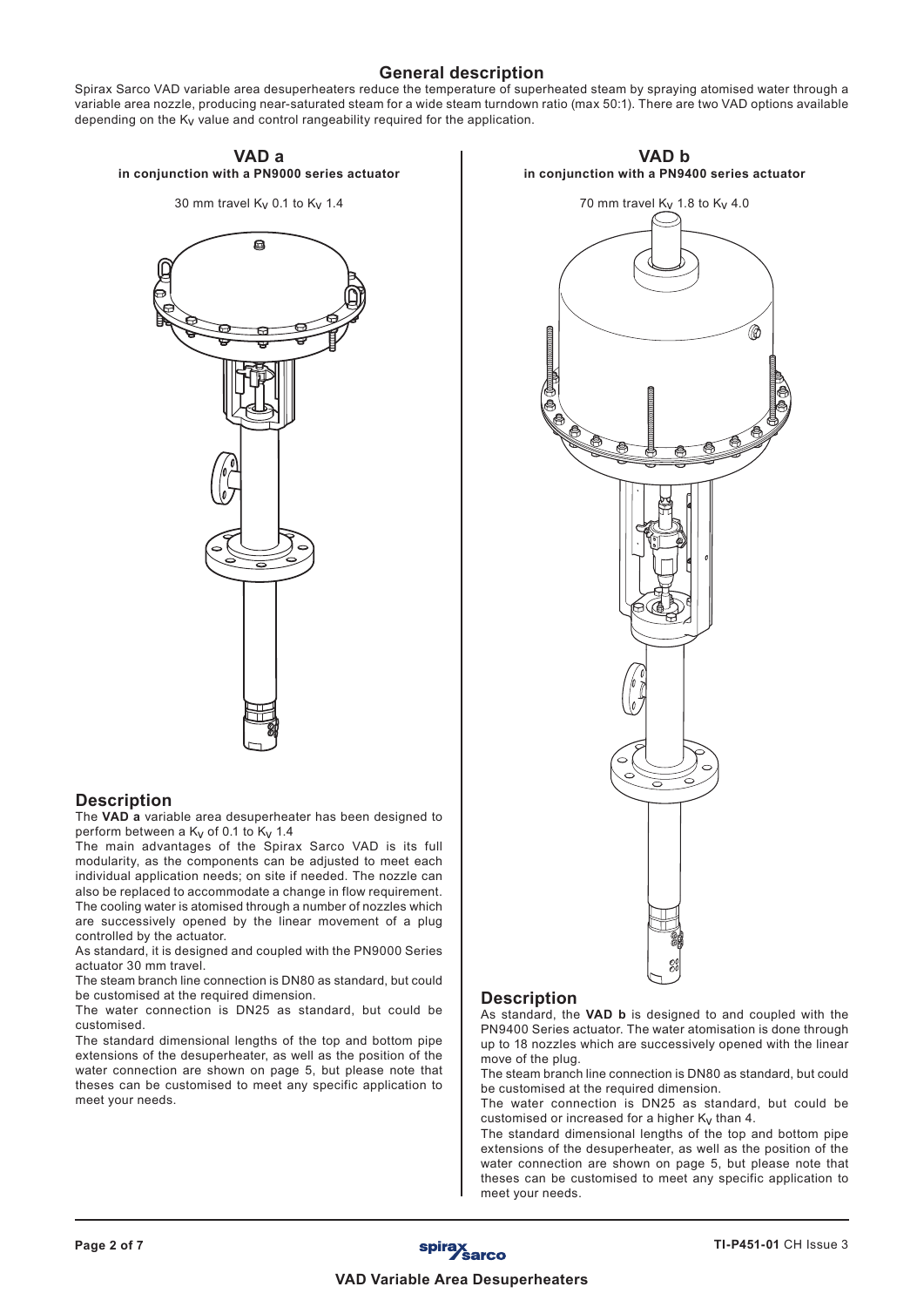# **Typical applications:**

- **-** To reduce the temperature of steam discharged from turbine by-pass systems on power plants for heat exchangers, dump stations etc.
- **-** To improve heat transfer of indirect contact heat exchangers shell and tube , plate type, reactor heating jackets etc.
- **-** To reduce the temperature of steam on direct contact applications food cooking kettles, in-line steam heaters, tobacco drying plant and paper mills.

# **Features:**

- Low cost simple, robust design.
- **-** Minimal steam pressure drop.
- **-** Flexible design options.

## **Standards and approvals**

Spirax Sarco desuperheaters are available built to ASME B 16.34 design code. Also available are ASME VIII Division 1.

This product fully complies with the requirements of the European Pressure Equipment Directive 97 / 23 / EC and carries the CE mark when so required.

Welding is in accordance with ASME IX.

Connections (EN 1092 or ASME B16.5) are sized to suit the process conditions.

Standard ASTM materials of construction include: Carbon steel, Stainless steel, Chrome molybdenum steel etc.,

## **Certification**

The following certificates / documents can be supplied at an additional cost:

- **-** Material certificates to EN 10204 3.1 with a corresponding material location diagram.
- **-** NDT reports.

#### **Air signal**

The VAD lift should be controlled by use of a positioner, the maximum air pressure on the actuator should be limited to 4 bar g.

**The fail safe position of the standard VAD** unit is in the shut off position, spring-retact and will shut off water when retracted. **Optionally**, if request at the point of order, the unit can be supplied in the fail safe open position and the unit nomenclature will be denoted by an 'E' (for spring-extend) in the description i.e. VAD a E.

#### **Positioners**

Compatible with PP5, EP5, ISP5, SP400 and SP500 positioners.

## **Material**

|              | No. Part              | <b>Material</b>  |            |
|--------------|-----------------------|------------------|------------|
| 1            | <b>Nozzle</b>         | Stainless steel  | AISI 431   |
| $\mathbf{2}$ | Seat                  | Stainless steel  | AISI 431   |
| 3            | Plug                  | Stainless steel  |            |
| 4            | Lock-nut              | Stainless steel  |            |
| 5            | Stem                  | Stainless steel  | AISI 431   |
| 6            | Bottom pipe extension | Carbon steel     |            |
| 7            | Main steam flange     | Carbon steel     | ASTM A105N |
| 8            | Water flange          | Carbon steel     | ASTM A105N |
| 9            | Top pipe extension    | Carbon steel     | ASTM A105N |
| 10           | Packing               | Graphite         |            |
| 11           | Packing bolting       | Stainless steel  |            |
| 12           | Nut                   | Stainless steel  |            |
| 13           | Setting nut           | Stainless steel  |            |
| 14           | Seat gasket           | Graphite         |            |
| 15           | Stem bearing          | Stellite Grade 6 |            |

**Alternative material:** Depending of the condition of use, Spirax Sarco can could change the carbon steel body material to alloy steel or stainless steel.



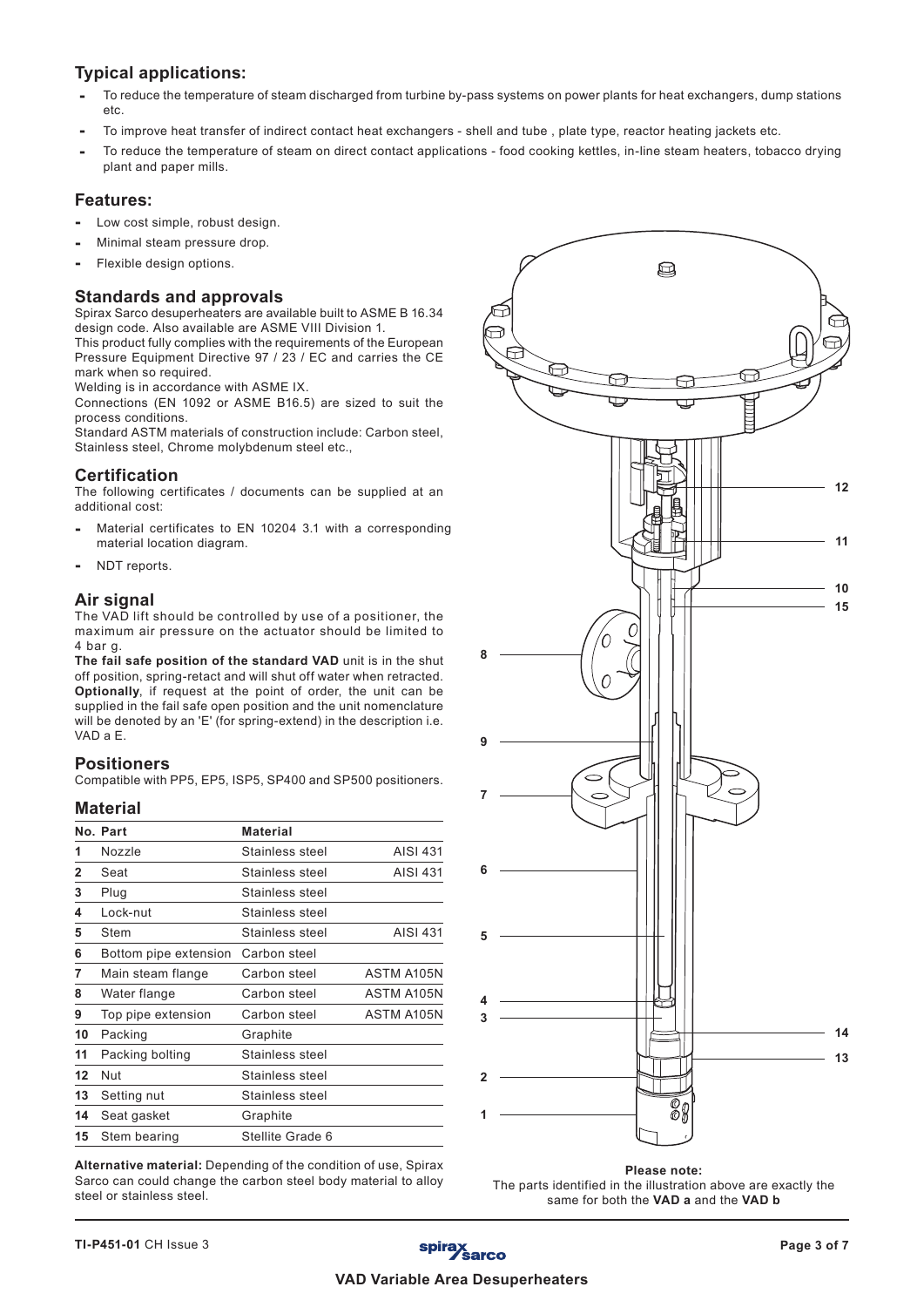# **Pressure / temperature limits:**

The Spirax Sarco VAD variable area desuperheater has a carbon steel body as standard but can be produced in any material grade to special order.

'**4**' denotes a carbon steel desuperheater

'**6**' denotes an austenitic stainless steel desuperheater

'**8**' denotes an alloy steel desuperheater

**Please note** that the pressure and temperature limits for the VAD product range is governed by the flange connection of choice:

|                  |                   | <b>PMA</b>                      | <b>TMA</b>     |
|------------------|-------------------|---------------------------------|----------------|
|                  | <b>Flanges</b>    | bar g@ °C                       | °C @ bar g     |
|                  | <b>ASME 150</b>   | 19.6 @ 38 °C                    | 425 °C @ 5.5   |
|                  | ASME 300          | $51.5 \ @ \ 38 \text{ °C}$      | 425 °C @ 28.8  |
|                  | <b>ASME 600</b>   | 102.1 @ 38 °C                   | 425 °C @ 57.5  |
|                  | ASME 900          | 153.2 @ 38 °C                   | 425 °C @ 86.3  |
|                  | ASME 1500         | 255.3 @ 38 °C                   | 425 °C @ 143.8 |
|                  | <b>ASME 2500</b>  | 425.5 @ 38 °C                   | 425 °C @ 239.7 |
| VAD4             | <b>PN40</b>       | 40.0 @ 50 °C                    | 400 °C @ 23.8  |
|                  | <b>PN63</b>       | 63.0 @ 50 $^{\circ}$ C          | 400 °C @ 37.5  |
|                  | <b>PN100</b>      | 100.0 @ 50 °C                   | 400 °C @ 59.5  |
|                  | PN <sub>160</sub> | 160.0 @ 50 °C                   | 400 °C @ 95.2  |
|                  | <b>PN250</b>      | 250.0 @ 50 °C                   | 400 °C @ 148.8 |
|                  | PN320             | 320.0 @ 50 °C                   | 400 °C @ 190.4 |
|                  | PN400             | 400.0 @ 50 °C                   | 400 °C @ 238.0 |
|                  | <b>ASME 150</b>   | 19.0 @ 38 °C                    | 538 °C @ 1.4   |
|                  | ASME 300          | 49.6 @ 38 °C                    | 538 °C @ 25.2  |
|                  | ASME 600          | $99.3 \text{ @ } 38 \text{ °C}$ | 538 °C @ 50.0  |
|                  | ASME 900          | 148.9 @ 38 °C                   | 538 °C @ 75.2  |
|                  | <b>ASME 1500</b>  | 248.2 @ 38 °C                   | 538 °C @ 125.5 |
| VAD <sub>6</sub> | <b>ASME 2500</b>  | 413.7 @ 38 °C                   | 538 °C @ 208.9 |
| (316)            | <b>PN40</b>       | 40.0 @ 100 °C                   | 580 °C @ 25.0  |
|                  | <b>PN63</b>       | 63.0 @ 100 °C                   | 580 °C @ 39.5  |
|                  | <b>PN100</b>      | 100.0 @ 100 °C                  | 580 °C @ 62.7  |
|                  | <b>PN160</b>      | 160.0 @ 100 °C                  | 580 °C @ 100.3 |
|                  | <b>PN250</b>      | 250.0 @ 100 °C                  | 580 °C @ 156.7 |
|                  | PN320             | 320.0 @ 100 °C                  | 580 °C @ 200.6 |
|                  | <b>PN400</b>      | 400.0 @ 100 °C                  | 580 °C @ 250.8 |
|                  | <b>ASME 150</b>   | 19.8 @ 38 °C                    | 538 °C @ 1.4   |
|                  | ASME 300          | $51.7 \circledR 38 \circ C$     | 538 °C @ 14.9  |
|                  | ASME 600          | 103.4 @ 50 °C                   | 538 °C @ 29.8  |
|                  | ASME 900          | 155.1 @ 50 °C                   | 538 °C @ 44.7  |
|                  | ASME 1500         | 258.6 @ 50 °C                   | 538 °C @ 74.5  |
| VAD <sub>8</sub> | ASME 2500         | 430.9 @ 50 °C                   | 538 °C @ 124.1 |
| (A182 F11 Cl.2)  | <b>PN40</b>       | 40.0 @ 300 °C                   | 490 °C @ 27.2  |
|                  | <b>PN63</b>       | 63.0 @ 300 °C                   | 490 °C @ 42.8  |
|                  | <b>PN100</b>      | 100.0 @ 300 °C                  | 490 °C @ 68.0  |
|                  | PN <sub>160</sub> | 160.0 @ 300 °C                  | 490 °C @ 108.8 |
|                  | PN250             | 250.0 @ 300 °C                  | 490 °C @ 170.0 |
|                  | PN320             | 320.0 @ 300 °C                  | 490 °C @ 217.6 |
|                  | PN400             | 400.0 @ 300 °C                  | 490 °C @ 272.0 |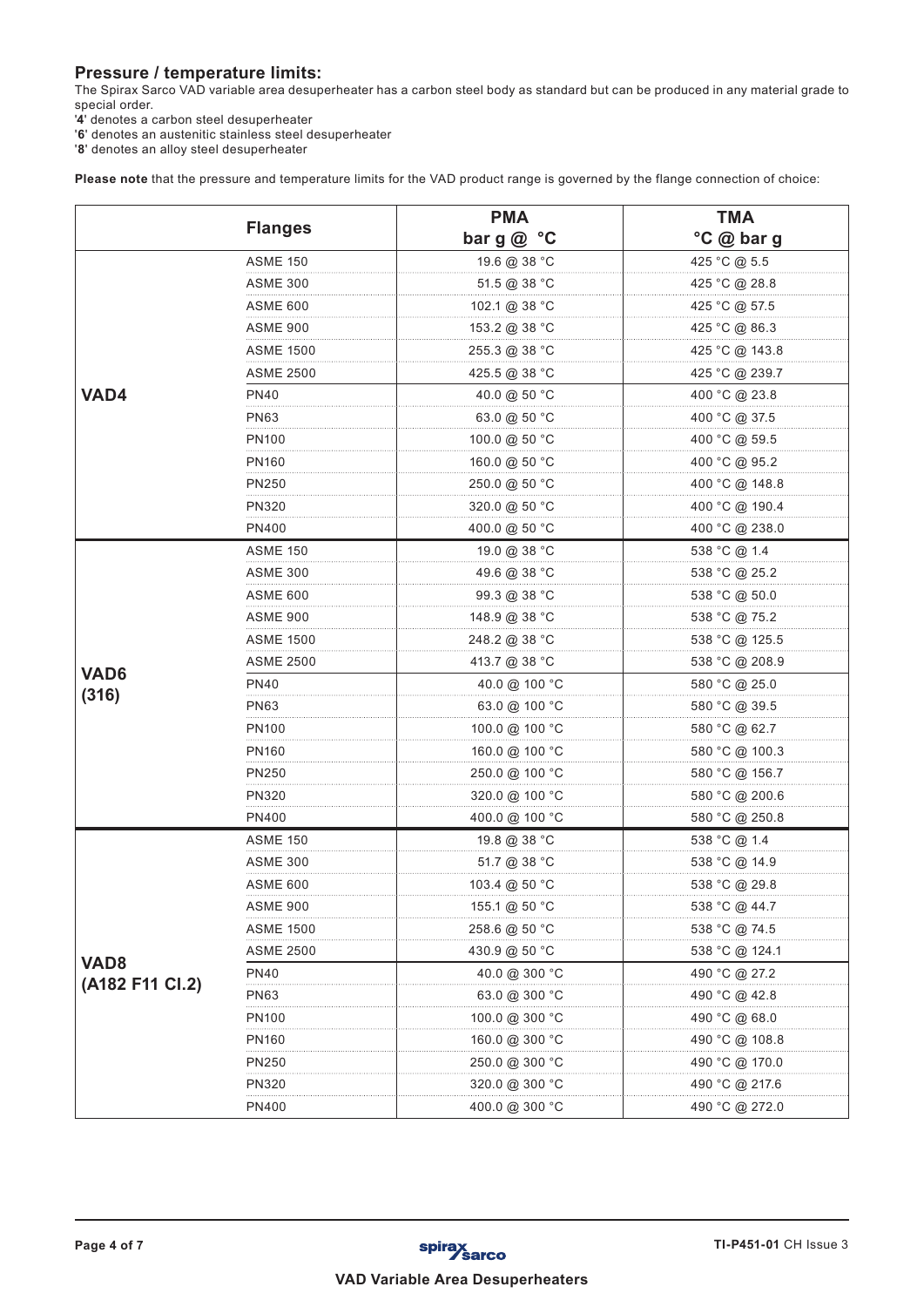#### **Dimensions /weights (approximate) in mm and kg**

Dimensionally there are **two versions** available the '**Standard**' and the '**L**' version for use on larger pipelines of 300 mm. **Please note** that the dimensions in brackets ( ) are for the 'L' version.

#### **Weights**

| VAD a | 35 kg |
|-------|-------|
| VAD b | 70 kg |





#### **Please note - Nozzles †**

When installing the VAD into its application **the nozzles must face towards the direction of the steam flow**. To suit the layout of the water pipeline, the inlet water flange is available in 4 different locations, please see the orientation diagram below:

## **Orientation**

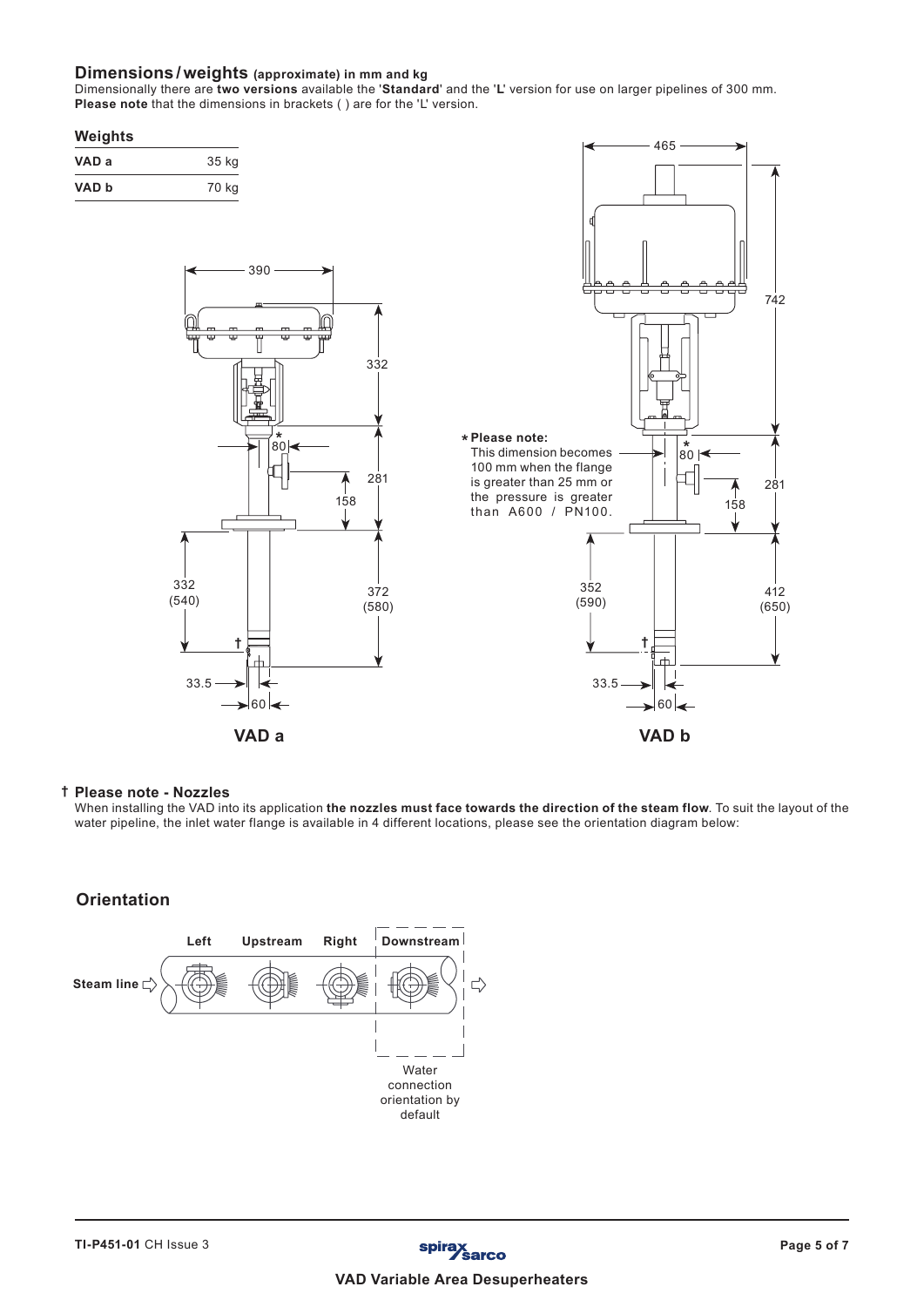## **Safety information, installation and maintainance**

For full details see the Installation and Maintenance Instructions that are supplied with the product.

#### **Installation note:**

Desuperheaters may be installed either horizontally or vertically with the steam flowing upwards.

Spirax Sarco strongly advises against installations in which the steam flow is vertically downwards.

In the case of a horizontal installation the cooling water connection should ideally point downstream, as this gives the best orientation for drainage of fluids in a shutdown situation. Other orientations are acceptable for satisfactory operation, but drainage is not as effective. In a vertical installation we recommend that, the cooling water pipework should be brought to the desuperheater from below the corresponding connections on the desuperheater. This will provide the best layout for drainage of fluids on shutdown.

The VAD must be sited in location on the pipeline that offers a stable flow - An unstable flow will affect the mixing efficiency of the VAD.



## **A typical installation illustrating a VAD variable area desuperheater in conjunction with a PN9000 series actuator**

The **temperature sensor** should be located a minimum distance of calculated on the sizing sheet (and typically more them 12m) after the VAD, however for optimum temperature control it is recommended that it be installed at the point of use. A **minimum length of 5 metres** should be present before a pipe elbow. A thermal sleeve is recommended to protect the elbow from

corrosion and erosion.

The **steam pipeline** should be of at least DN150. At steam line sizes up to and including 20" NB, we recommend the thermal sleeve is manufactured from pipe which is one size smaller than the steam line. Above 20" NB steam line size, we recommend the thermal sleeve is two sizes smaller.

Pipe size should ensure a minimum 5m/s velocity in each flowrate, in case of lower value please contact Spirax Sarco **Water** must be supplied with more than 3 bar differential pressure to the steam.

#### **Disposal**

The product is recyclable. No ecological hazard is anticipated with disposal of this product, providing due care is taken.

The location of the VAD in the pipeline must be such that it offers a stabilised flow. Unstabilised flow will affect the mixing efficiency.

The VAD must be sited in location on the pipeline that offers a stable flow - Unstabilised flow will affect the mixing efficiency.